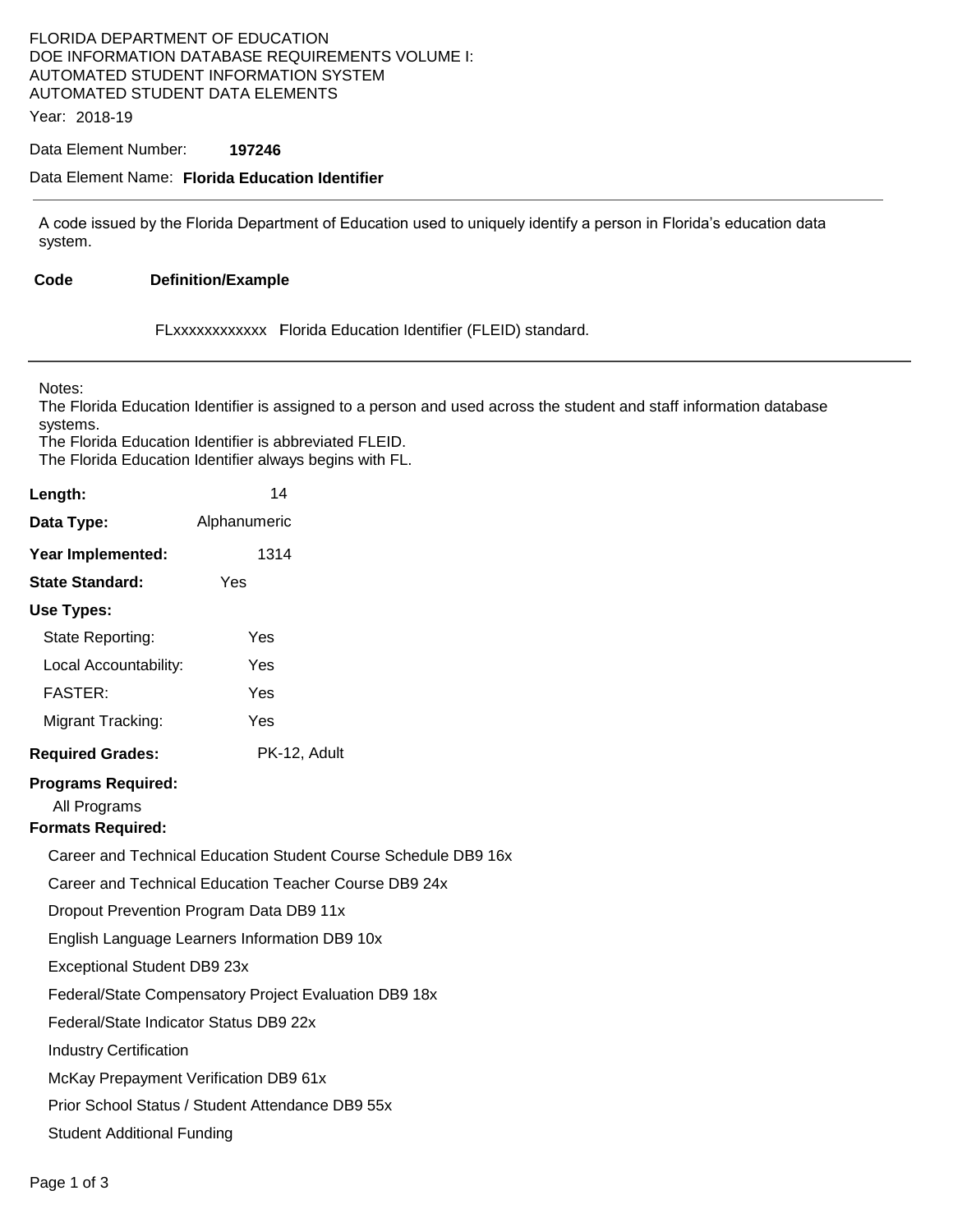Data Element Number: **197246** 

### Data Element Name: **Florida Education Identifier**

Student Assessment DB9 59x

Student Course Schedule DB9 14x

Student Course Transcript Information DB9 39x

Student Demographic Information DB9 13x

Student Discipline/Resultant Action DB9 19x

- Student End of Year Status DB9 17x
- Student Transportation DB9 56x
- Teacher Course DB9 15x

Title I Supplemental Educational Services DB9 57x

WDIS Adult General Education Student Course DB9 48x

- WDIS Adult General Education Test Record DB9 62x
- WDIS Career and Technical Education Student Course Schedule DB9 47x
- WDIS Student Demographic Information DB9 46x
- WDIS Student End of Term Status DB9 50x
- WDIS Supplemental Information DB9 60x
- WDIS Teacher Course DB9 49x

### **Surveys Required:**

- Survey 8 Yes Survey W Yes Survey X Yes
- Survey 1 Variable
- Survey 2 Variable
- Survey 3 Variable
- Survey 4 Variable
- Survey 5 Variable
- Survey 6 Yes
- Survey 9 Yes
- Survey A Yes
- Survey B Yes
- Survey C Yes
- Survey D Yes
- Survey F Yes
- Survey G Yes
- Survey S Yes

## **Appendixes:**

None